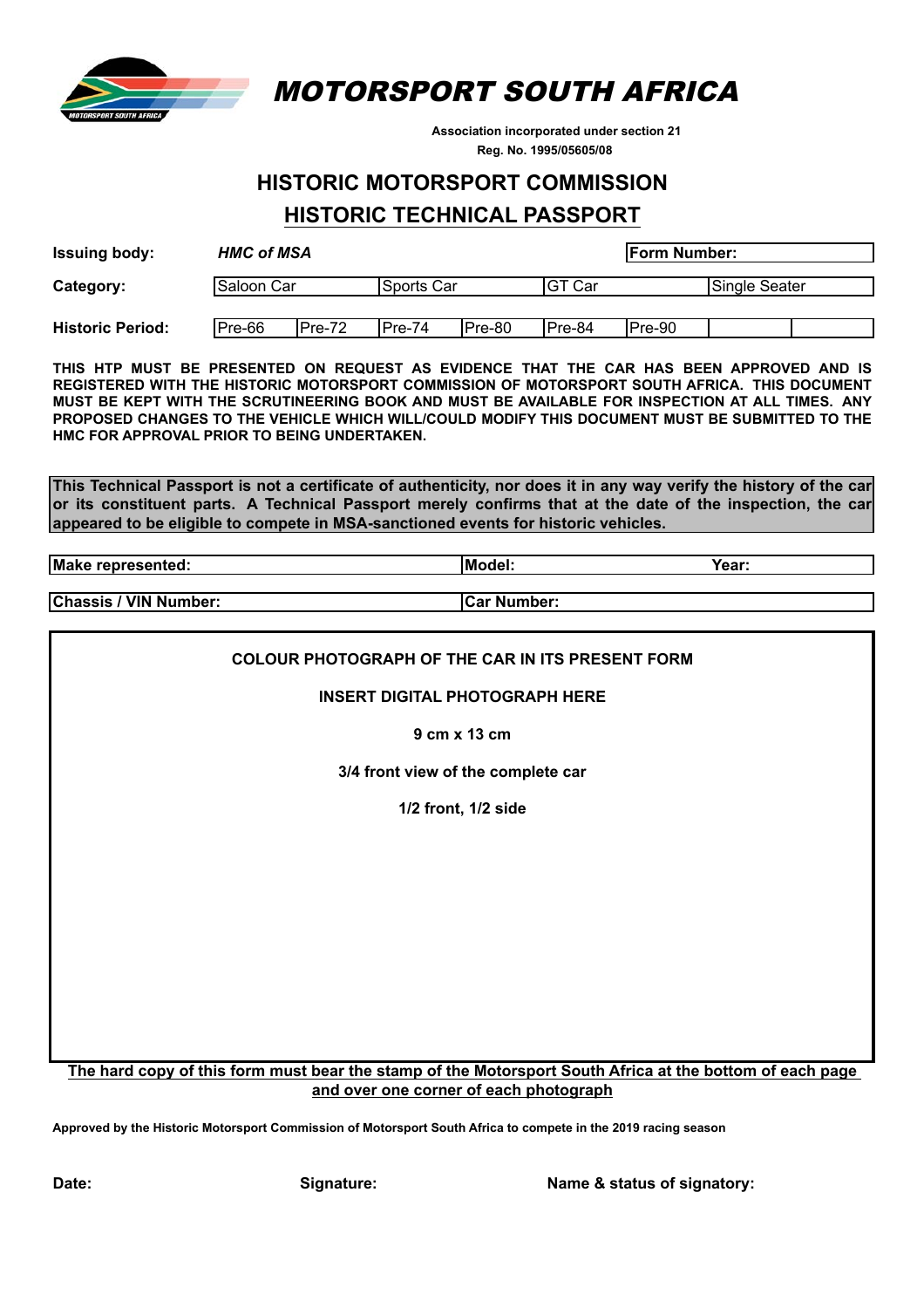## **COLOUR PHOTOGRAPH OF THE CAR IN ITS PRESENT FORM**

### **INSERT DIGITAL PHOTOGRAPH HERE**

**9 cm x 13 cm**

**3/4 rear view of the complete car**

**1/2 rear, 1/2 side**

## **1 - CHASSIS, SUSPENSION**

| 1.1 | <b>CHASSIS FRAME</b>                                                               |     |           |
|-----|------------------------------------------------------------------------------------|-----|-----------|
| (a) | Is the car fitted with the original chassis/bodyshell or with a chassis/bodyshell  |     |           |
|     | conforming to the original dimentions?                                             | Yes | <b>No</b> |
| (b) | If no, specify the changes in relation to the original dimentions:                 |     |           |
| (c) | Construction and materials: (girder, tubular, monocoque, semi monocoque, monobody) |     |           |
| (d) | Note position of all identification numbers on the chassis frame or bodyshell:     |     |           |
|     |                                                                                    |     |           |
|     | <b>1.2 FRONT SUSPENSION</b>                                                        |     |           |
| (a) | Is the suspension as per the original type and dimensions?                         | Yes | <b>No</b> |
| (b) | If no, specify the changes in relation to the original:                            |     |           |
| (c) | Type of suspension (rigid axle, wishbones, McPhearson Strut)                       |     |           |
| (d) | Type of spring (coil, leaf, torsion bar)                                           |     |           |
| (e) | Type of dampers (friction, lever, telescopic)                                      |     |           |
|     |                                                                                    |     |           |
|     | <b>1.3 REAR SUSPENSION</b>                                                         |     |           |
| (a) | Is the suspension as per the original type and dimensions?                         | Yes | <b>No</b> |
| (b) | If no, specify the changes in relation to the original:                            |     |           |

(c) Type of suspension (rigid axle, IRS, De Dion) (d) Type of spring (coil, leaf, torsion bar) (e) Type of dampers (friction, lever, telescopic)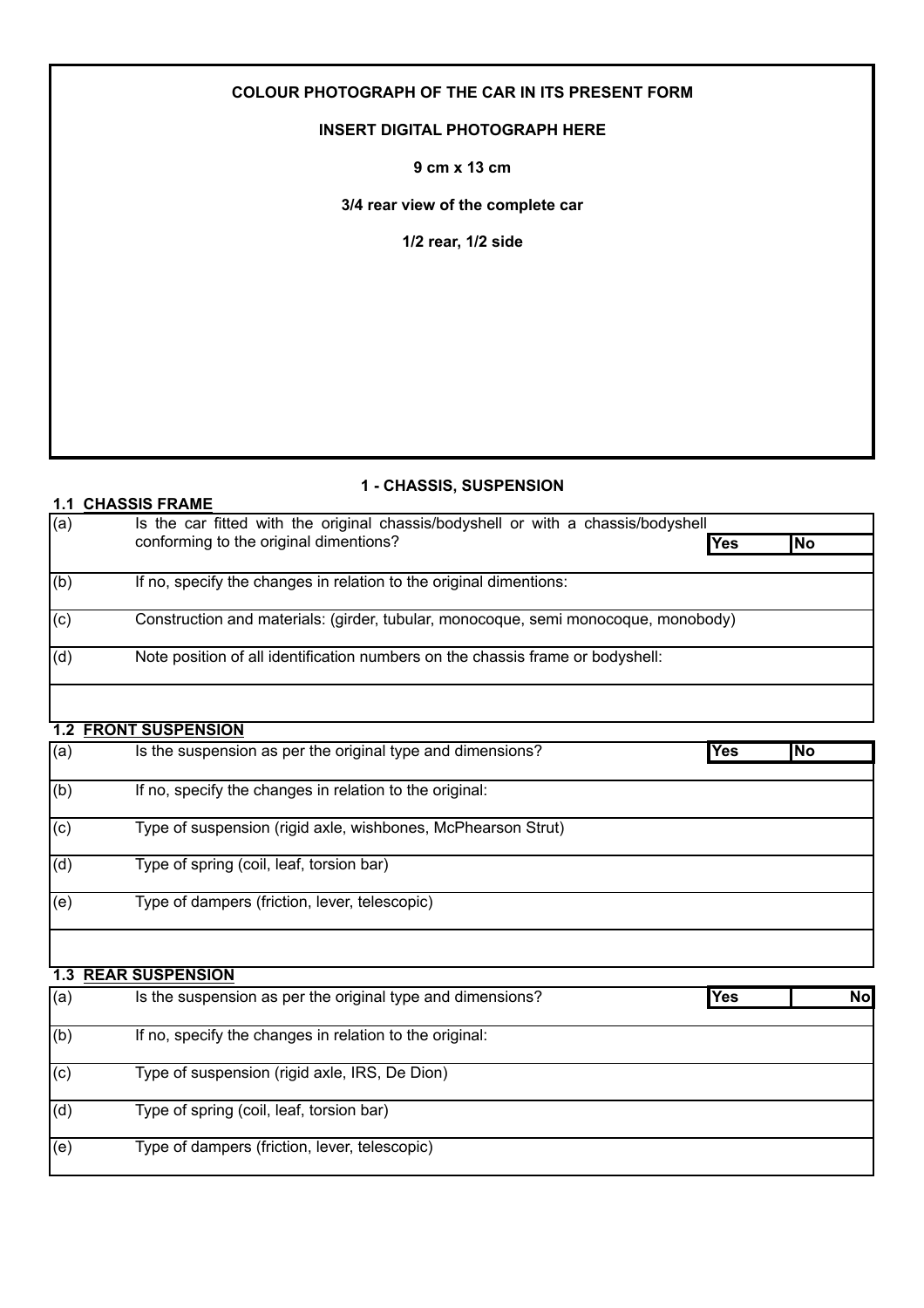### **2.1 ENGINE**

| (a) | Is the engine the original make and type fitted to the chassis/bodyshell?        |                                                       | <b>Yes</b> | No                       |
|-----|----------------------------------------------------------------------------------|-------------------------------------------------------|------------|--------------------------|
|     |                                                                                  |                                                       |            |                          |
| (b) | If no, specify the changes in relation to the original:                          |                                                       |            |                          |
| (c) | Is the engine mounted in the original position:                                  |                                                       | Yes        | <b>No</b>                |
| (d) | If no, specify the changes:                                                      |                                                       |            |                          |
| (e) | Is the cylinder block original or cast using the original material & dimensions? |                                                       | Yes        | $\overline{\textsf{No}}$ |
| (f) | If no, specify the changes in relation to the original:                          |                                                       |            |                          |
| (g) | Is the cylinder head original or cast using the original material & dimensions?  |                                                       | Yes        | $\overline{\textsf{No}}$ |
| (h) | If no, specify the changes in relation to the original:                          |                                                       |            |                          |
| (i) | Engine Make:                                                                     | Type:                                                 |            |                          |
| (i) | Number of Cylinders                                                              | Configuration (straight, V, flat)                     |            |                          |
| (k) | Original capacity:<br>Original bore:<br>Original stroke:                         | Current capacity:<br>Current bore:<br>Current stroke: |            |                          |
| (1) | Camshaft position: (Block/OHC)                                                   | Number of valves per cylinder:                        |            |                          |

# **2.2 IGNITION**

| (a) | Is the system as per the original specification?                      | <b>Yes</b> | lNo |
|-----|-----------------------------------------------------------------------|------------|-----|
|     |                                                                       |            |     |
| (6) | If no, specify the changes in relation to the original specification: |            |     |
|     |                                                                       |            |     |
| (c) | If the ignition is electronic, specify the system:                    |            |     |
|     |                                                                       |            |     |

## **2.3 FUEL FEED**

| $\overline{a)}$ | Are the make, type and number of carburettors as per the original?                  |         | <b>No</b> |
|-----------------|-------------------------------------------------------------------------------------|---------|-----------|
| (b)             | If no, specify the changes in relation to the original:<br><b>Twin Side Draught</b> |         |           |
| (c)             | Carburettor Make:<br>Weber<br>Type:                                                 | Number: |           |
| (d)             | Injection:<br>Make<br>Type:                                                         |         |           |
| (e)             | Is the supercharger as per the original make & type?                                |         |           |
| (f)             | If no, specify the changes in relation to the original:                             |         |           |
| (g)             | Make<br>Supercharger:<br>Type:                                                      |         |           |

## **2.4 LUBRICATION**

| (a) | Is the system as per the original type?                 | <b>Yes</b> | <b>INo</b> |
|-----|---------------------------------------------------------|------------|------------|
|     |                                                         |            |            |
| (b) | If no, specify the changes in relation to the original: |            |            |
|     |                                                         |            |            |
| (c) | Type (wet sump, dry sump)                               |            |            |
|     |                                                         |            |            |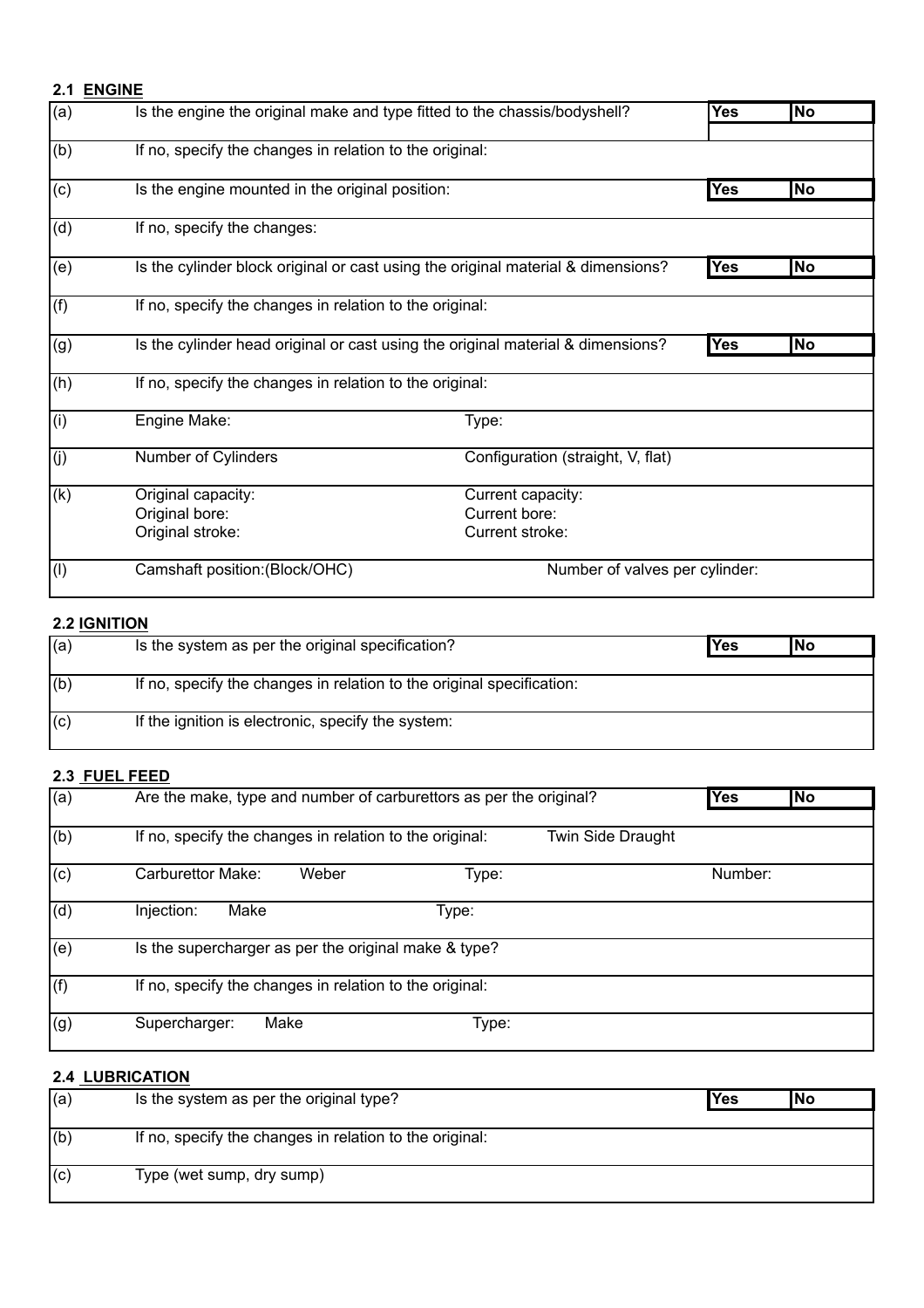#### **2.5 FUEL SYSTEM**

| (a) | Is the fuel system as per the original specifications?                 | Yes | <b>No</b>  |
|-----|------------------------------------------------------------------------|-----|------------|
|     |                                                                        |     |            |
| (b) | If no, specify the changes in relation to the original specifications: |     |            |
| (c) | Type of fuel feed (gravity, mechanical pump, electric pump, etc):      |     |            |
| (d) | Is the fuel tank as per the original location:                         | Yes | <b>INo</b> |
| (e) | If no, specify the changes in relation to the original:                |     |            |
|     | 2 TDANCMICCION                                                         |     |            |

## **3.1 GEARBOX**

#### **3 - TRANSMISSION**

| (a) | Is the gearbox as per the original make & type?         |                      | <b>Yes</b> | <b>INo</b> |
|-----|---------------------------------------------------------|----------------------|------------|------------|
|     |                                                         |                      |            |            |
| (b) | If no, specify the changes in relation to the original: |                      |            |            |
| (c) | Make:                                                   | Type:                |            |            |
| (d) | Number of forward gears:                                | Year of manufacture: |            |            |

### **4.1 BRAKES**

# **4 - BRAKES AND STEERING**

| .                |                     |                                                           |                                                                       |     |           |
|------------------|---------------------|-----------------------------------------------------------|-----------------------------------------------------------------------|-----|-----------|
| $\overline{a}$   |                     | Is the braking system as per the original specifications? |                                                                       | Yes | <b>No</b> |
| (b)              |                     |                                                           | If no, specify the changes in relation to the original specification: |     |           |
| $\overline{(c)}$ | Type:               | Front:                                                    | Rear:                                                                 |     |           |
| (d)              | Make:               | Front:                                                    | Rear:                                                                 |     |           |
|                  |                     |                                                           |                                                                       |     |           |
|                  | <b>4.2 STEERING</b> |                                                           |                                                                       |     |           |

| (a) | Is the steering as per the original type:               | Yes<br> No |
|-----|---------------------------------------------------------|------------|
| (b) | If no, specify the changes in relation to the original: |            |
| (c) | Type (rack and pinion, steering box)                    |            |
|     |                                                         |            |

## **5 - WHEELS AND TYRES**

| 5.1 | <b>WHEELS</b>                                                                                                                             |                         |  |
|-----|-------------------------------------------------------------------------------------------------------------------------------------------|-------------------------|--|
| (a) | Are the wheels as per the original specifications (dia & width)                                                                           | <b>Yes</b><br><b>No</b> |  |
| (b) | If no, specify the changes in relation to the original specification:<br>Diameter Front:<br>Diameter Rear:<br>Width Front:<br>Width Rear: |                         |  |
| (c) | Type (wire, pressed steel, light alloy)                                                                                                   |                         |  |
|     |                                                                                                                                           |                         |  |
|     | 5.2 TYRES                                                                                                                                 |                         |  |
| (a) | Make:                                                                                                                                     |                         |  |
| (b) | Type:                                                                                                                                     |                         |  |
| (c) | Size Front:<br>Size Rear:                                                                                                                 |                         |  |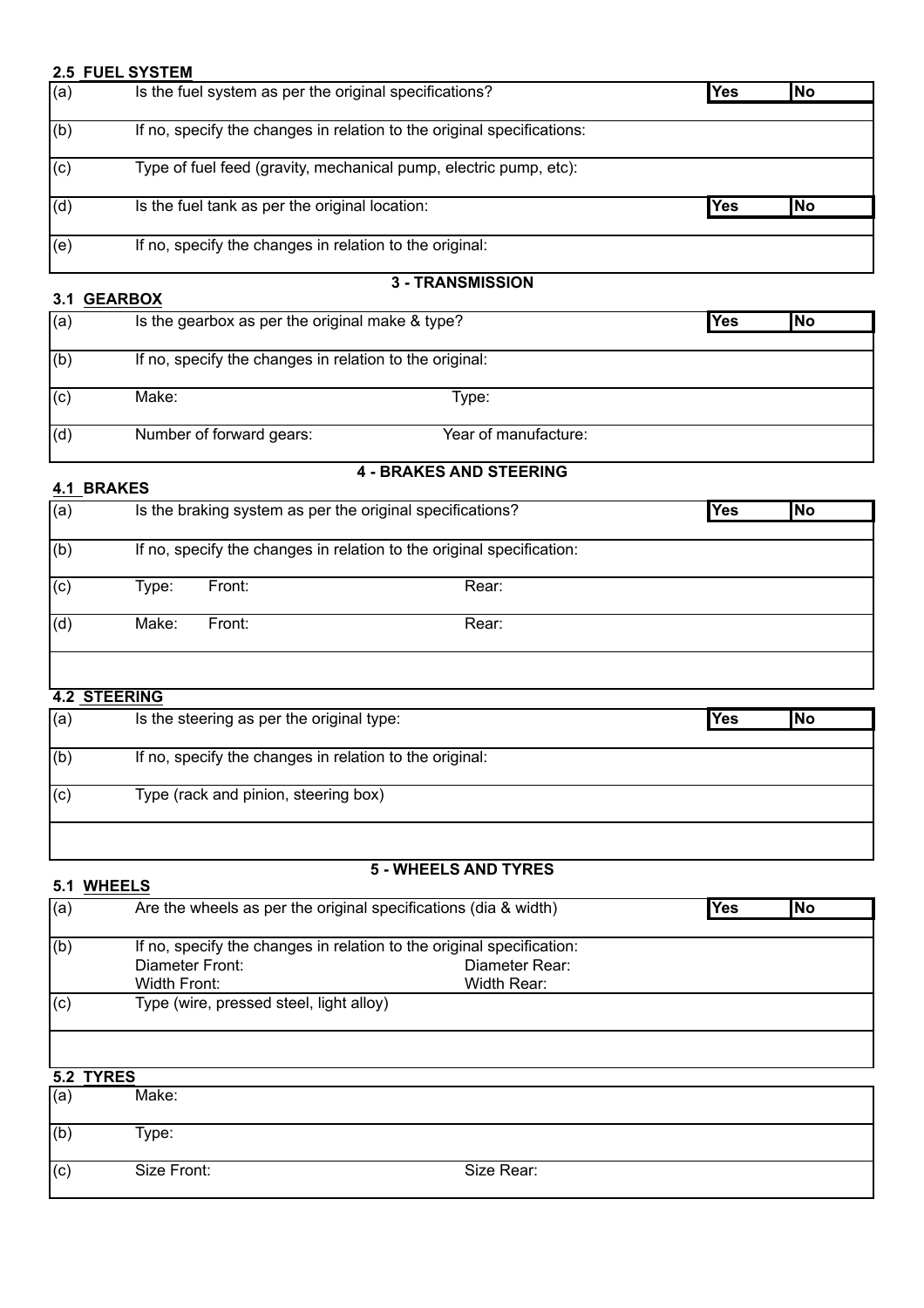### **6.1 BODY**

| (b)                                                                  | If no, specify the changes to the original diamentions:<br>Is all the material of the body as per the original specifications?<br>If no, specify the changes in relation to the original specification:<br>Type:<br>Number of seats: |        |                                    |                                 |               |                            | <b>Yes</b> | No        |
|----------------------------------------------------------------------|--------------------------------------------------------------------------------------------------------------------------------------------------------------------------------------------------------------------------------------|--------|------------------------------------|---------------------------------|---------------|----------------------------|------------|-----------|
| $\overline{c}$<br>(d)<br>$\overline{(e)}$<br>(f)<br>$\overline{(g)}$ |                                                                                                                                                                                                                                      |        |                                    |                                 |               |                            |            |           |
|                                                                      |                                                                                                                                                                                                                                      |        |                                    |                                 |               |                            |            |           |
|                                                                      |                                                                                                                                                                                                                                      |        |                                    |                                 |               |                            |            |           |
|                                                                      |                                                                                                                                                                                                                                      |        | GT Car<br>Saloon Car<br>Sports Car |                                 | Single Seater |                            |            |           |
|                                                                      |                                                                                                                                                                                                                                      | one    | two                                | three                           | four          | other, specify the number: |            |           |
|                                                                      | Number of doors:                                                                                                                                                                                                                     | one    | two                                | four                            |               | other, specify the number: |            |           |
|                                                                      | 6.2 AERODYNAMIC DEVICES (cars built after 1966 only)                                                                                                                                                                                 |        |                                    |                                 |               |                            |            |           |
| (a)                                                                  | Are these devices as per the original specifications?                                                                                                                                                                                |        |                                    |                                 |               |                            | Yes        | No        |
| (b)                                                                  | If no, specify the changes in relation to the original specification:                                                                                                                                                                |        |                                    |                                 |               |                            |            |           |
| (c)                                                                  | Front device:                                                                                                                                                                                                                        |        |                                    | Minimum height from the ground: |               | mm                         |            |           |
| (d)                                                                  | Rear device:                                                                                                                                                                                                                         |        |                                    | Minimum height from the ground: |               | mm                         |            |           |
| <b>LIGHTING</b><br>6.3                                               |                                                                                                                                                                                                                                      |        |                                    |                                 |               |                            |            |           |
| (a)                                                                  | Is the lighting as per the original specifications?                                                                                                                                                                                  |        |                                    |                                 |               |                            | Yes        | <b>No</b> |
| (b)                                                                  | If no, specify the changes in relation to the original specification:                                                                                                                                                                |        |                                    |                                 |               |                            |            |           |
| (c)                                                                  | Generator:                                                                                                                                                                                                                           | dynamo |                                    | alternator                      |               |                            |            |           |

## **7.1 DIMENSIONS**

#### **7 - DIMENSIONS**

|     | <b>טוועונע ובוווע</b>     |                                                           |                                                                                                       |               |
|-----|---------------------------|-----------------------------------------------------------|-------------------------------------------------------------------------------------------------------|---------------|
| (a) | Wheelbase Original:       | mm                                                        |                                                                                                       |               |
|     | <b>Wheelbase Current:</b> | mm                                                        |                                                                                                       |               |
| (b) |                           | Track: (measured between the centres of the tyre treads): |                                                                                                       |               |
|     | Original front:           | mm                                                        | Original rear:                                                                                        | mm            |
|     | Current front:            | mm                                                        | Current rear:                                                                                         | <sub>mm</sub> |
| (c) | kg.                       |                                                           | Original weight according to the manufacturer's kerb weight or homologated minimum or formula weight: |               |
| (d) | Current weight:           | kg.                                                       |                                                                                                       |               |
|     |                           |                                                           |                                                                                                       |               |
|     |                           |                                                           |                                                                                                       |               |